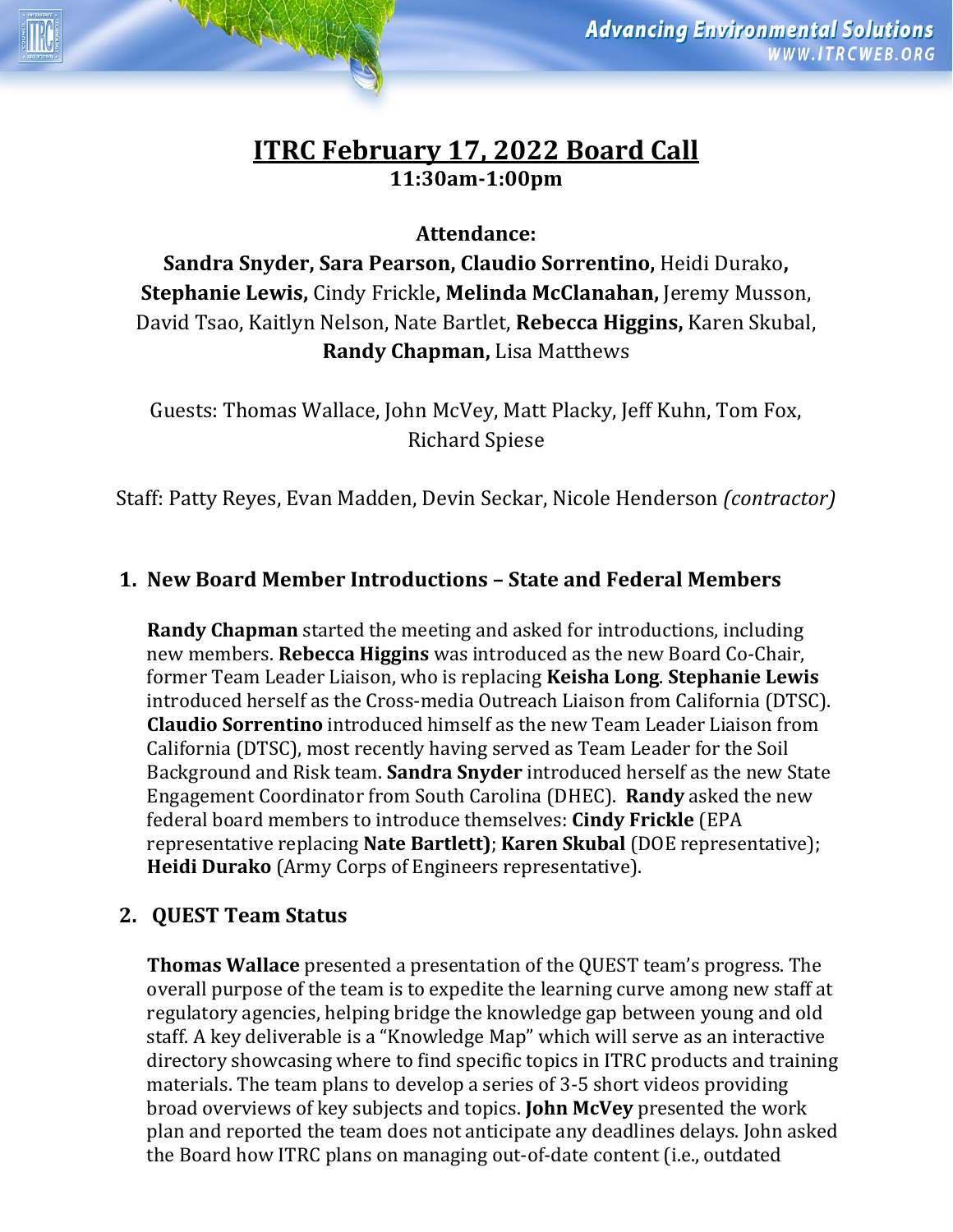documents, etc.). **Rebecca** responded that this was certainly a concern of ITRC and this particular issue will hopefully be taken on by the new Special Projects Coordinator. **David Tsao** also said that there is a fairly high bar for ITRC to actually consider removing a document. There are other measures taken with outdated documents prior to actually removing them in full. **Claudio** asked about training videos that the team is producing – specifically how the external review process will play out. He advised the team to plan these videos out well and also budget a lot of time to go through these videos, as it can be a long process.

### **3. Hydrocarbons Team Status**

**Tom Fox** presented an overview of the Hydrocarbon team's proposed training. The team intends to deliver an online 4-hour training, or an in-person training, with a 4- or 8-hour workshop, 9-18 short videos, and a trainer's manual. **Tom** gave an overview of the team's anticipated public and private websites, which would contain the team's training videos and products. **Sara Pearson** asked whether the videos will be created as voiceover videos over PowerPoint slides, or something else. **Tom** said that the team has created 6-7 PowerPoint videos with voiceovers thus far. The Hydrocarbons team will be working to condense larger existing ITRC internet-based trainings (IBTs) into videos. **Sara** asked if the team has state involvement in the development of these videos, and **Tom** stated that team leaders and state team members review all products. **Sara**  asked if there was a state member presenting the videos, and **Tom** said that based on the script and content, anyone can narrate these videos.

**Claudio** asked the team about their proposed training, and how often they plan on presenting their training. **Tom** said the number of trainings would mostly be based on the need and demand for the topic, but ideally once or twice a month. **Claudio** remarked that this training would be reaching a smaller audience compared to a standard ITRC IBT and asked about the resources required to supply trainers for these courses, cautioning to be mindful of the time commitment posed to state trainers. **Richard Spiese** stated that based on the design of the class, it would not be effective to present this to a larger group. **Sandra** asked for clarification about whether the team wants to use the POCs for review or advertising the training. **Tom** stated that the Hydrocarbon team hopes to work with the POCs in breakouts to review the training to determine its overall efficacy but would also like to have assistance from the POCs in identifying potential agency employees that would be interested in participating in the training.

#### **4. New Special Projects Coordinator**

**Rebecca** proposed Samuel Iwenofu (Washington) as the candidate for the Board Special Projects Coordinator. **Patty Reyes** asked if the board would like